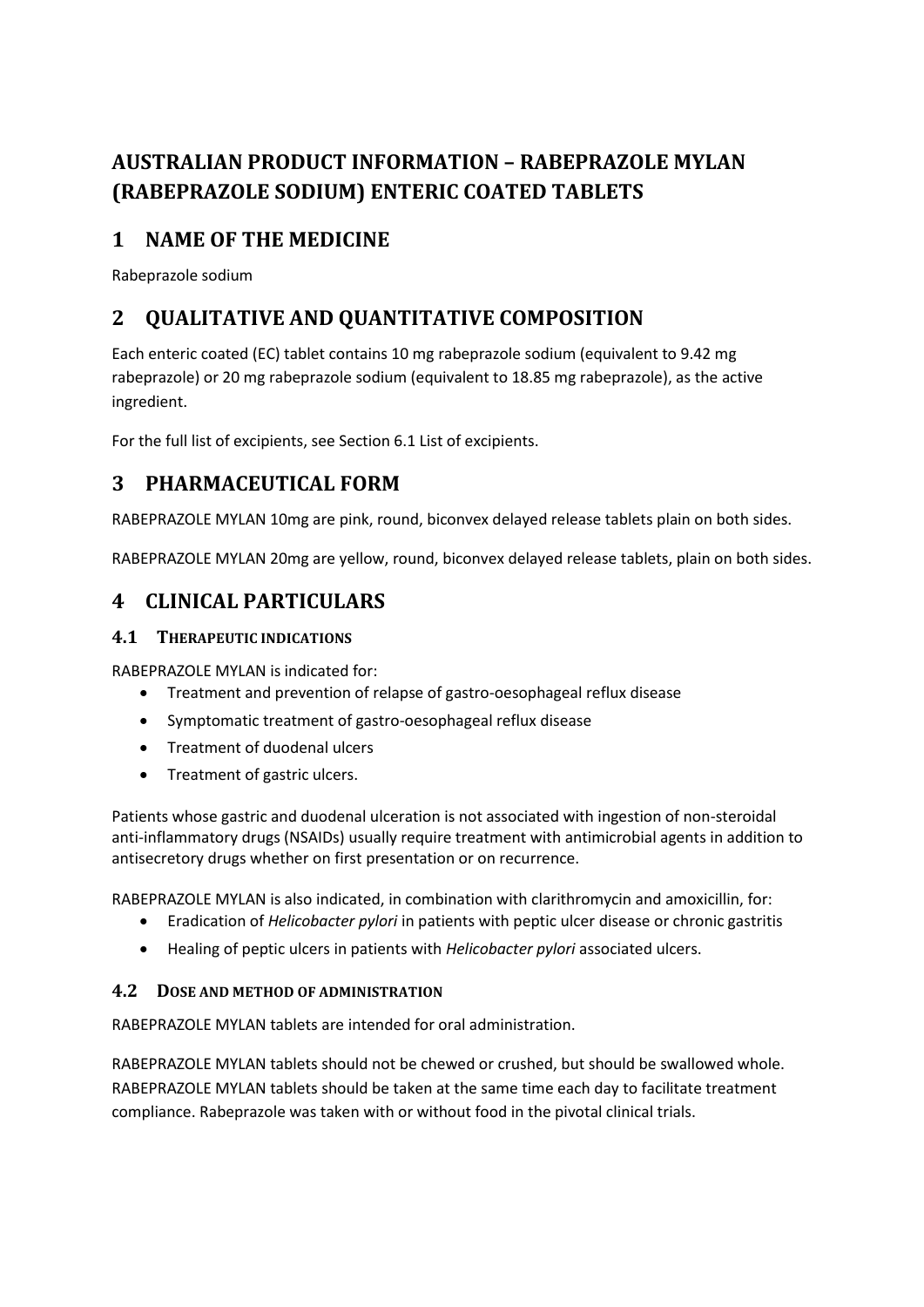### **Adults**

*Treatment of active Gastro-Oesophageal Reflux Disease (GORD):* The recommended oral dose for this condition is one 20 mg tablet to be taken once daily for four to eight weeks.

*Prevention of Relapse of Gastro-oesophageal Reflux Disease (GORD):* The recommended oral dose for preventing relapse of GORD, once healing is achieved, is one 10 mg tablet to be taken once daily.

If needed this dose should be increased to one 20 mg tablet to be taken once daily.

*Symptomatic Treatment of Gastro-Oesophageal Reflux Disease (GORD):* Treatment should commence at 10 mg once daily in patients without oesophagitis. If no response, the dose should be increased to 20 mg once daily for four weeks. If symptom control has not been achieved within four weeks, the patient should be further investigated.

Once symptoms have resolved, subsequent symptom control can be achieved using an on-demand regimen of one 10 mg tablet to be taken once daily, when needed. (see PRECAUTIONS).

*Treatment of active Duodenal Ulcer and Gastric Ulcer:* The recommended oral dose for both duodenal ulcer and gastric ulcer is one 20 mg tablet to be taken once daily.

Some patients with duodenal ulcer may respond to one 10 mg tablet taken once daily.

Most patients with active duodenal ulcer heal within four weeks. However, a few patients may require an additional four weeks of therapy to achieve healing.

Most patients with gastric ulcer heal within six weeks. However, again a few patients may require an additional six weeks of therapy to achieve healing.

*Eradication of H. pylori:* Patients with gastro-duodenal ulcers or chronic gastritis due to H. pylori infection should be treated with: RABEPRAZOLE MYLAN 20 mg twice daily + clarithromycin 500 mg twice daily and amoxicillin 1 g twice daily for seven days.

Eradication of H. pylori with this regimen has been shown to result in the healing of duodenal or gastric ulcers without the need for continued ulcer therapy.

#### **Paediatric use**

RABEPRAZOLE MYLAN is not recommended for use in children as there is no experience of its use in this group.

#### **Use in Elderly Patients**

No dosage adjustment is necessary in elderly patients.

#### **Use in Patients with Hepatic or Renal Impairment**

No dosage adjustment is necessary for patients with renal impairment. Patients with mild to moderate hepatic impairment experience higher exposure to rabeprazole sodium at a given dose than do healthy patients. Caution should be exercised in patients with severe hepatic impairment (see 4.4 SPECIAL WARNINGS AND PRECAUTIONS FOR USE).

There are no data on the use of rabeprazole in combination with antibiotic regimens in patients with renal or hepatic impairment.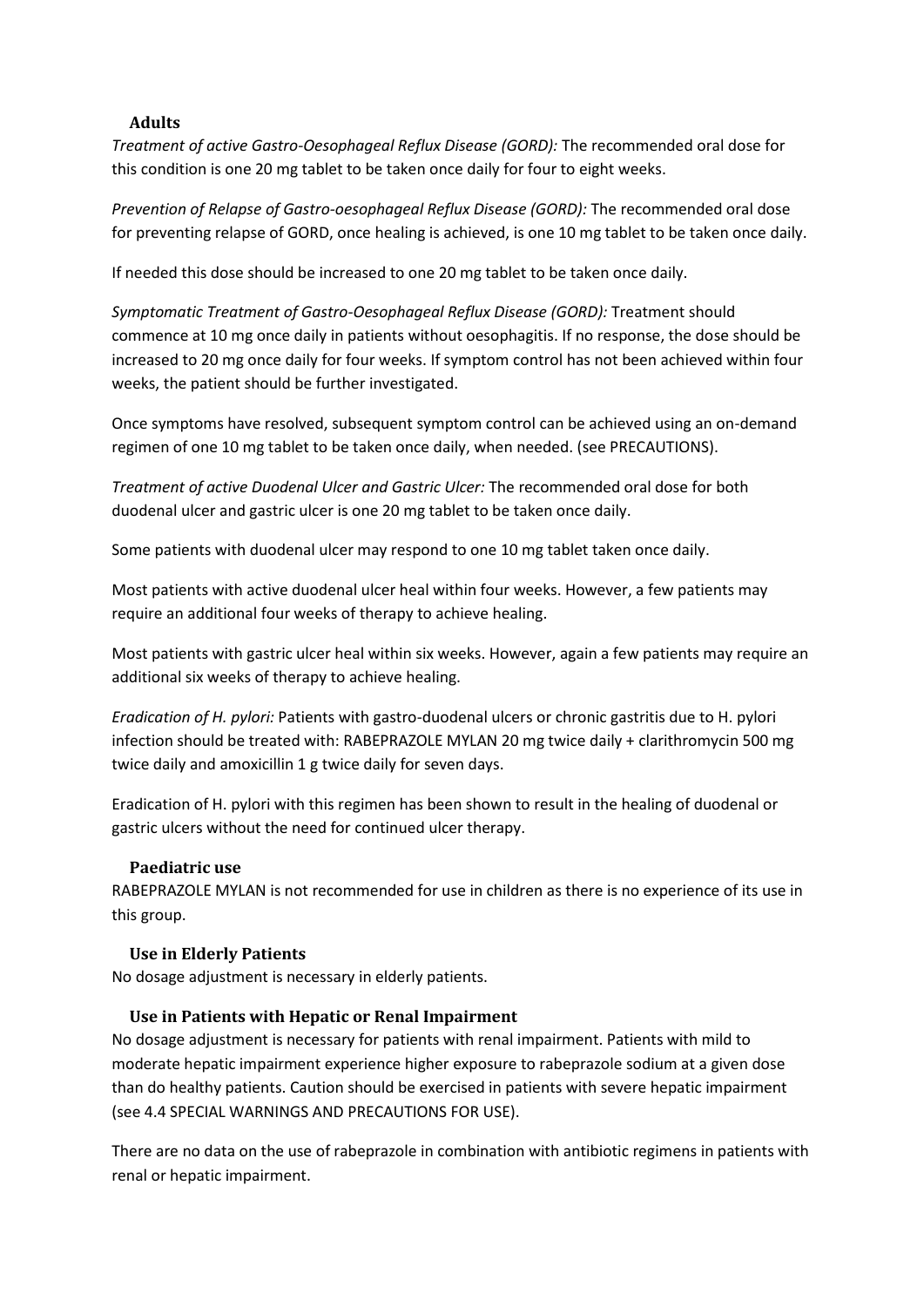## **4.3 CONTRAINDICATIONS**

RABEPRAZOLE MYLAN is contraindicated in patients with known hypersensitivity to rabeprazole sodium, proton pump inhibitors, or any ingredient of this product.

## **4.4 SPECIAL WARNINGS AND PRECAUTIONS FOR USE**

Symptomatic response to therapy with RABEPRAZOLE MYLAN does not preclude the presence of gastric malignancy, therefore the possibility of malignancy should be excluded prior to commencing treatment with RABEPRAZOLE MYLAN.

Patients using an on-demand regimen for symptomatic GORD should be further reviewed and/or investigated if symptoms persist beyond 6 months.

## **Acute Interstitial Nephritis**

Acute interstitial nephritis has been observed in patients taking proton-pump inhibitors (PPIs) including rabeprazole sodium. Acute interstitial nephritis may occur at any point during PPI therapy and is generally attributed to an idiopathic hypersensitivity reaction. Discontinue rabeprazole sodium if acute interstitial nephritis develops.

## **Cyanocobalamin (vitamin B-12) Deficiency**

Daily treatment with acid-suppressing medicines over a long period of time (e.g. longer than 3 years) may lead to malabsorption of cyanocobalamin (vitamin B-12) caused by hypo- or achlorhydria.

## **Hypomagnesemia**

Hypomagnesemia, symptomatic and asymptomatic, has been reported rarely in patients treated with PPIs. Serious adverse events include tetany, arrhythmias, and seizures. In most patients, treatment of hypomagnesemia required magnesium replacement and discontinuation of the PPI.

For patients expected to be on prolonged treatment or who take PPIs with medications such as digoxin or drugs that may cause hypomagnesemia (e.g. diuretics), health care professionals may consider monitoring magnesium levels prior to initiation of PPI treatment and then periodically while treatment continues (see 4.8 ADVERSE EFFECTS (UNDESIRABLE EFFECTS)).

## **Fractures**

Observational studies suggest that proton pump inhibitor (PPI) therapy may be associated with an increased risk for osteoporosis-related fractures of the hip, wrist, or spine. The risk of fracture was increased in patients who received high-dose, and long-term PPI therapy (a year or longer).

## **Concomitant use of Rabeprazole with Methotrexate**

Literature suggests that concomitant use of PPIs with methotrexate (primarily at high dose; see methotrexate prescribing information) may elevate and prolong serum levels of methotrexate and/or its metabolite, possibly leading to methotrexate toxicities. In such high-doses methotrexate administration, a temporary withdrawal of the PPI may be considered in some patients.

## **Clostridium difficile**

Treatment with proton pump inhibitors may possibly increase the risk of gastrointestinal infections such as Clostridium difficile.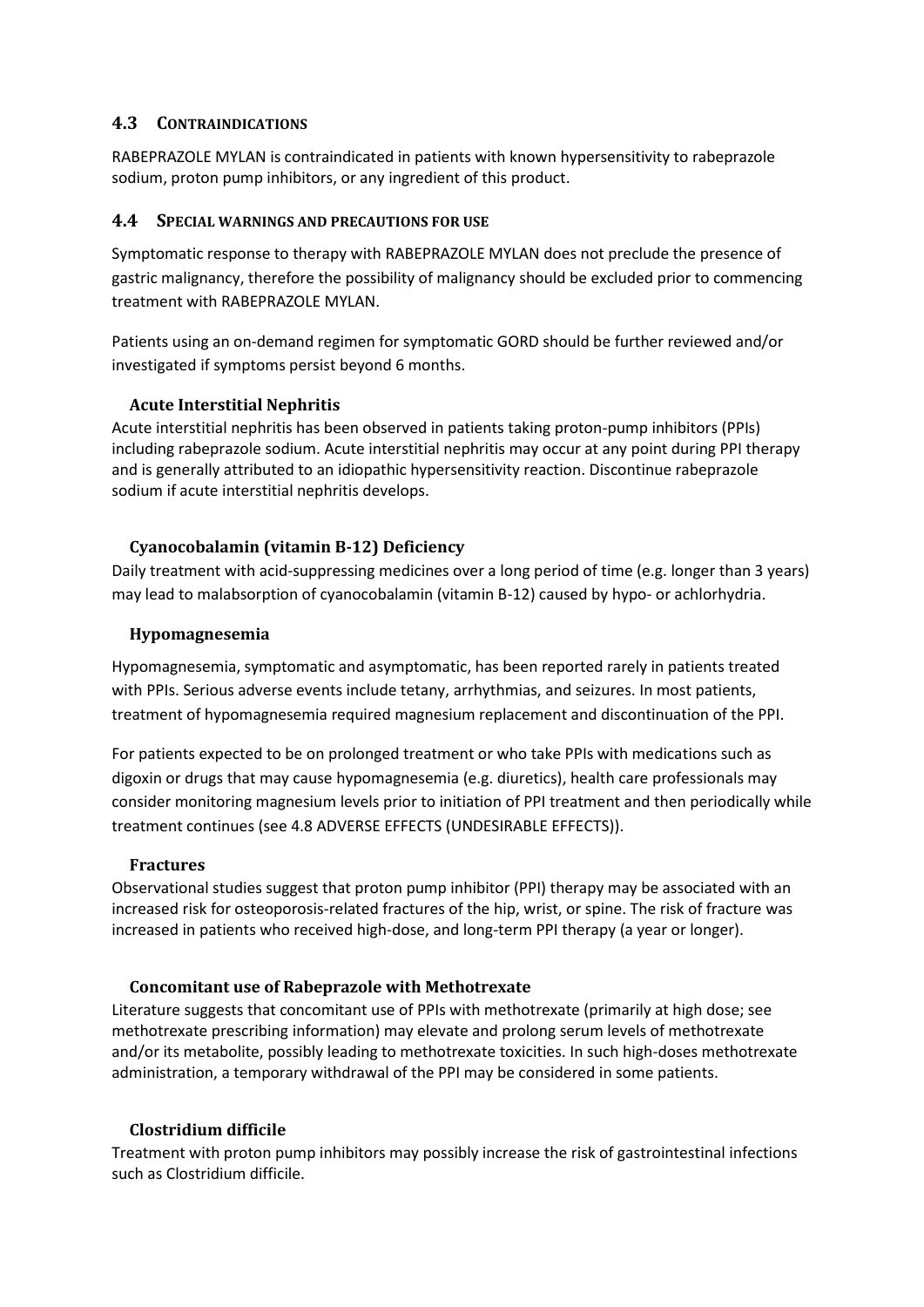## **Subacute cutaneous lupus erythematosus**

Subacute cutaneous lupus erythematosus (SCLE) has been reported with the use of PPIs. If lesions occur, especially in sun-exposed areas of the skin, and if accompanied by arthralgia, the patient should seek medical help promptly and the health care professional should consider stopping rabeprazole. The occurrence of SCLE with previous PPI treatment may increase the risk of SCLE with other PPIs.

## **Fundic gland polyps**

As with other PPIs, long-term use of rabeprazole is associated with an increased risk of fundic gland polyps (see **Section 4.8 Adverse effects (Undesirable effects)**). Most fundic gland polyps are asymptomatic. Patients with large or ulcerated polyps may be at risk of gastrointestinal bleeding or small intestinal blockage. Use the lowest dose and shortest duration of PPI therapy appropriate to the condition being treated.

## **Use in hepatic impairment**

No dosage adjustment is necessary for patients with hepatic impairment. While no evidence of significant drug related safety problems was observed in patients with hepatic impairment, it is advised to exercise caution when treatment with RABEPRAZOLE MYLAN is first initiated in patients with severe hepatic dysfunction (see 4.2 DOSE & METHOD OF ADMINISTRATION).

## **Use in renal impairment**

See section 4.2 DOSE AND METHOD OF ADMINISTRATION – Use in Patients with Hepatic or Renal Impairment and 5.2 PHARMACOKINETIC PROPERTIES - Special populations – Renal disease.

# **Use in the elderly**

See sections 4.2 DOSE AND METHOD OF ADMINISTRATION - Use in Elderly Patients and 5.2 PHARMACOKINETIC PROPERTIES - Special populations - Geriatrics.

## **Paediatric use**

See section 4.2 DOSE AND METHOD OF ADMINISTRATION – Paediatric Use.

## **Effects on laboratory tests**

PPI-induced decreases in gastric acidity may lead to increases in serum chromogranin A (CgA) levels, which may lead to erroneous interpretations of laboratory results in investigations for neuroendocrine tumors. To avoid this interference, temporarily stop rabeprazole treatment at least 14 days before assessing CgA levels and consider repeating the test if initial CgA levels are high.

# **4.5 INTERACTIONS WITH OTHER MEDICINES AND OTHER FORMS OF INTERACTIONS**

# **Effect of rabeprazole sodium on other drugs – demonstrated interactions**

*In vitro* studies with human liver microsomes indicated that rabeprazole sodium is metabolised by isoenzymes of CYP450 (CYP2C19 and CYP3A4).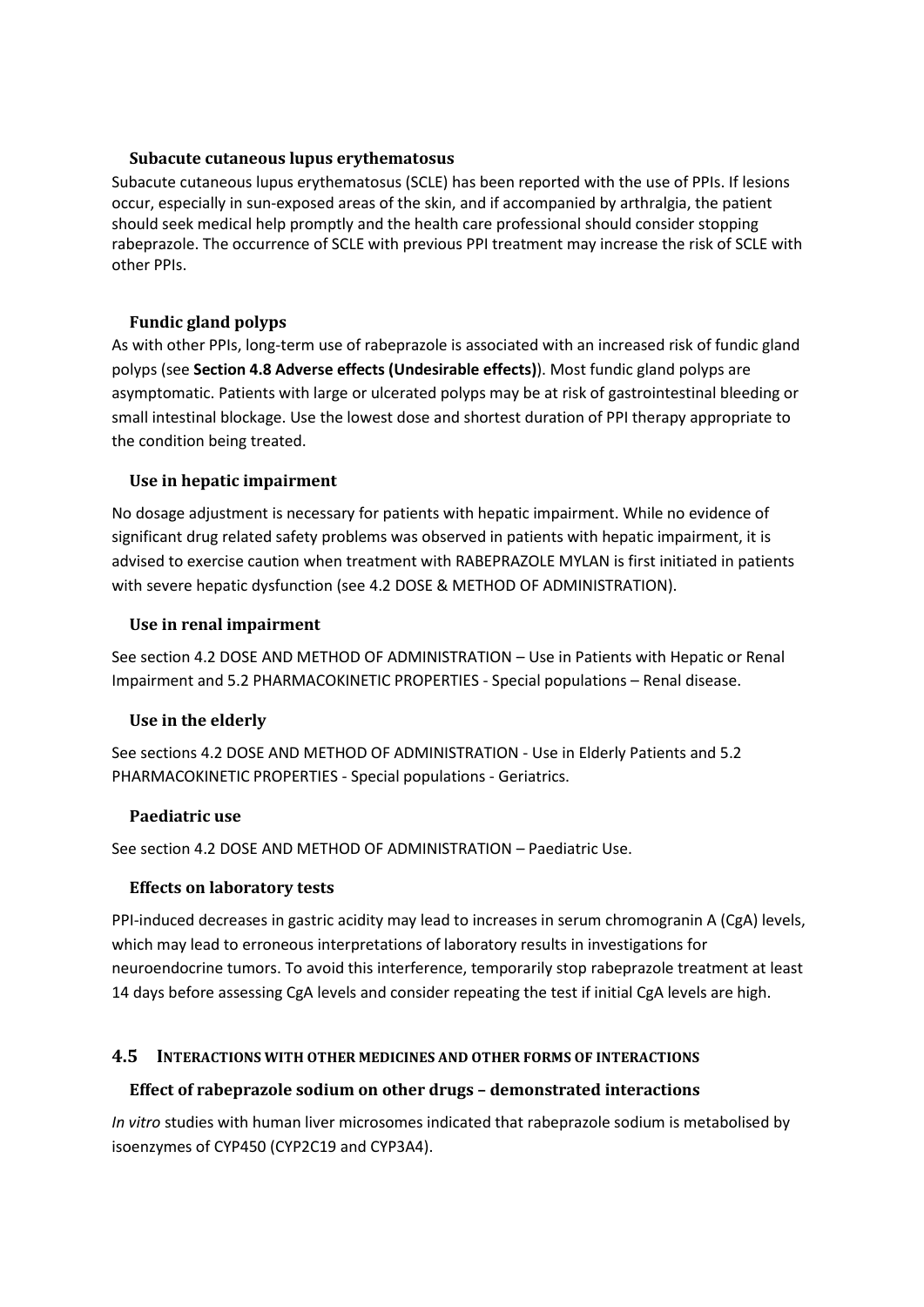Patients may need to be monitored when these drugs are taken together with rabeprazole:Ciclosporin:

*In vitro* incubations employing human liver microsomes indicated that rabeprazole inhibited ciclosporin metabolism with an  $IC_{50}$  of 62 micromolar, a concentration that is over 50 times higher than the C<sub>max</sub> in healthy volunteers following 14 days dosing with 20 mg rabeprazole. Although in vitro studies may not always be predictive of an in vivo status these findings indicate that no interaction is expected between rabeprazole and ciclosporin.

## Methotrexate:

Case reports, published population pharmacokinetic studies, and retrospective analyses suggest that concomitant administration of PPIs and methotrexate (primarily at high dose; see methotrexate prescribing information) may elevate and prolong serum levels of methotrexate and/or its metabolite hydroxymethotrexate. However, no formal drug interaction studies of methotrexate with PPIs have been conducted. Digoxin:

A 22% increase in trough digoxin levels was observed in normal subjects given both drugs concomitantly.

#### Ketoconazole:

A 33% decrease in ketoconazole levels was observed in normal subjects given both drugs concomitantly.

#### Atazanavir:

Co-administration of atazanavir with other proton pump inhibitors resulted in a substantial reduction in atazanavir exposure. The absorption of atazanavir is pH dependent. Therefore, RABEPRAZOLE MYLAN should not be co-administered with atazanavir.

Patients may need to be monitored when these drugs are taken together with RABEPRAZOLE MYLAN.

#### Mycophenolate mofetil:

Co-administration of proton-pump inhibitors with mycophenolate mofetil in healthy and transplant patients has been reported to reduce the exposure to the active metabolite, mycophenolic acid. This is possibly due to a decrease in mycophenolate mofetil solubility at an increased gastric pH. The clinical relevance of reduced mycophenolic acid exposure on organ rejection has not been established in transplant patients receiving proton-pump inhibitors and mycophenolate mofetil. Use rabeprazole sodium with caution in transplant patients receiving mycophenolate mofetil.

#### Clopidogrel:

Clopidogrel is metabolised to its active metabolite by CYP2C19. Inhibition of CYP2C19 by rabeprazole would be expected to result in reduced drug levels of the active metabolite of clopidogrel and a reduction in its antiplatelet activity and therefore its clinical efficacy. Concomitant use of rabeprazole with clopidogrel should be discouraged.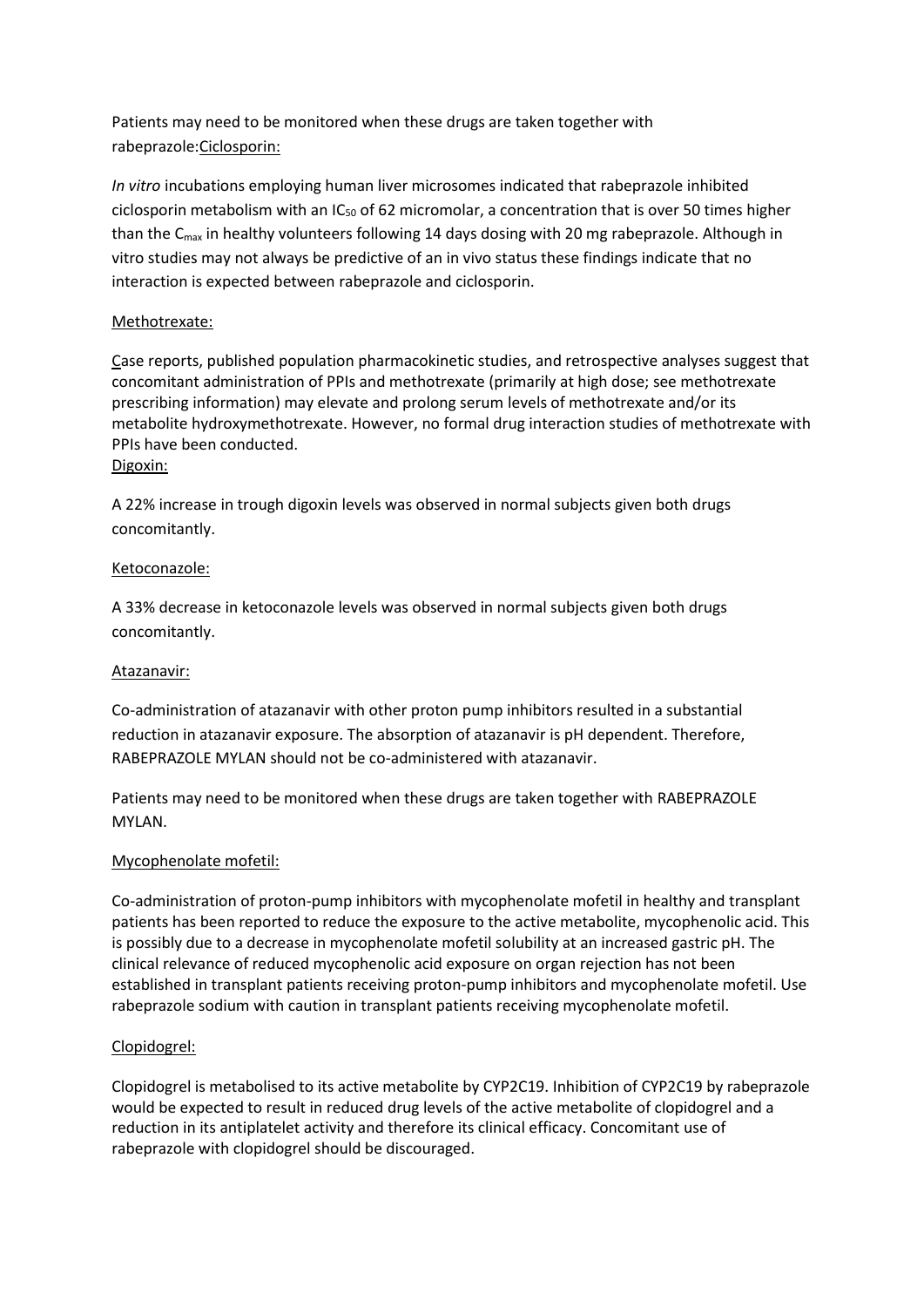## **Effect of rabeprazole sodium on other drugs – theoretical interactions**

Rabeprazole sodium produces sustained inhibition of gastric acid secretion. An interaction with compounds whose absorption depends on gastric pH may occur due to the magnitude of acid suppression seen with rabeprazole sodium.

## **Effect of rabeprazole sodium on other drugs – potential interactions that have been excluded**

Studies in healthy subjects have shown that rabeprazole sodium does not have clinically significant interactions with other drugs metabolised by the CYP450 system. These studies included the drugs warfarin and theophylline (as single oral doses), phenytoin (as a single intravenous dose with supplemental oral dosing), diazepam (as a single intravenous dose) and amoxicillin (as single and multiple oral doses).

Taking rabeprazole with antacids produces no clinically relevant changes in plasma rabeprazole sodium concentrations.

Plasma concentrations of rabeprazole and the active metabolite of clarithromycin are increased by 24% and 50% respectively during concomitant administration. This is considered to be a useful interaction during *H. pylori* eradication.

## **4.6 FERTILITY, PREGNANCY AND LACTATION**

## **Effects on fertility**

Rabeprazole at intravenous doses up to 30 mg/kg/day (plasma AUC of 8.8 μg.h/mL, about 10 times the human exposure at 20 mg/day) was found to have no effect on fertility and reproductive performance of male and female rats.

# **Use in pregnancy – Pregnancy Category B1**

Teratology studies have been performed in rats at intravenous doses up to 50 mg/kg/day (plasma AUC of 11.8 µg.hr/mL, about 13 or 6.5 times the human exposure at 20 mg/day and 40mg/day respectively), and rabbits at intravenous doses up to 30 mg/kg/day (plasma AUC of 7.3 µg.hr/mL, about 8 or 4 times the human exposure at 20 mg/day and 40mg/day respectively) and have revealed no evidence of impaired fertility or harm to the foetus due to rabeprazole. There are no adequate and well-controlled studies in pregnant women and post-marketing experience is very limited. Rabeprazole sodium should be used in pregnancy only if the potential benefit justifies the potential risk to the foetus.

## **Use in lactation.**

Following intravenous administration of 14C-labelled rabeprazole to lactating rats, radioactivity in milk reached levels that were about 2- to 7-fold higher than levels in the blood. Administration of rabeprazole to rats in gestation and during lactation at doses of 400 mg/kg/day (about 195-or 85 times a 20mg or 40mg human dose based on mg/m2) resulted in decreases in body weight gain of the pups.

It is not known whether rabeprazole sodium is excreted in human breast milk and there are no studies in lactating women. Since many drugs are excreted in milk and because of the potential for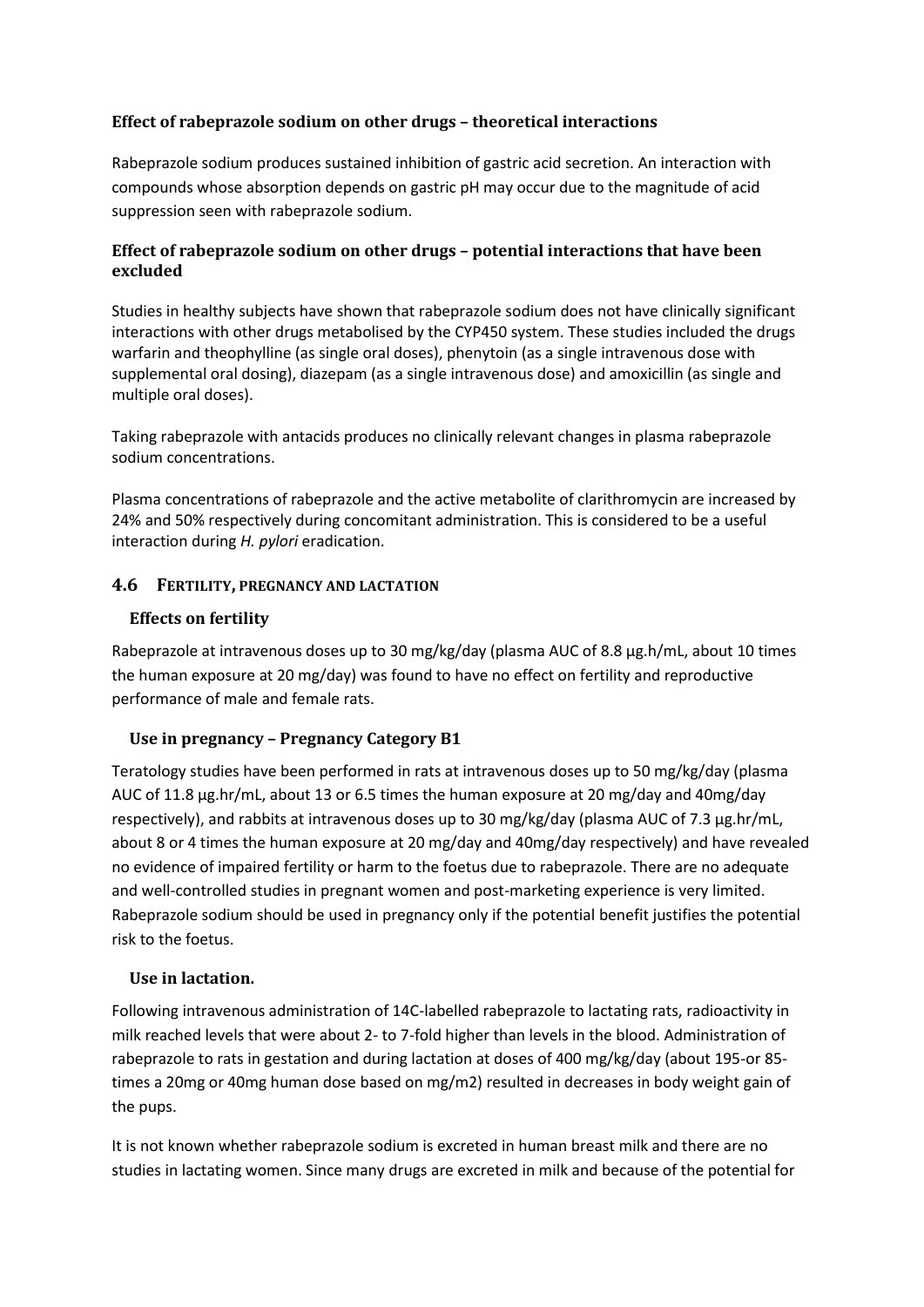adverse reactions to nursing infants from rabeprazole sodium, a decision should be made to discontinue nursing or discontinue the drug, taking into account the importance of the drug to the mother.

## **4.7 EFFECTS ON ABILITY TO DRIVE AND USE MACHINES**

The effects of this medicine on a person's ability to drive and use machines were not assessed as part of its registration.

# **4.8 ADVERSE EFFECTS (UNDESIRABLE EFFECTS)**

Rabeprazole was generally well tolerated during clinical trials. The observed side effects have generally been mild or moderate and transient in nature. In the majority of cases, the incidence of the adverse events in the rabeprazole treatment group was equal to or less than that observed in the placebo control treatment group.

Only headaches, diarrhoea, abdominal pain, asthenia, flatulence, rash and dry mouth have been associated with the use of rabeprazole.

The adverse events, which may or may not be causally related to rabeprazole, reported in clinical trials are listed below in descending order of frequency.

### **Common (> 1% and < 10%)**

*Nervous System:* headache, dizziness. *Gastrointestinal:* diarrhoea, nausea, abdominal pain, flatulence, vomiting, constipation. *Respiratory:* rhinitis, pharyngitis, cough. *Musculoskeletal:* non-specific pain, back pain, myalgia. *Skin:* rash. *Other:* asthenia, flu-like syndrome, infection, insomnia, chest pain.

#### **Uncommon (≥ 0.1% and < 1%)**

*Gastrointestinal:* dyspepsia, eructation, dry mouth. *Respiratory:* sinusitis, bronchitis. *Musculoskeletal:* arthralgia, leg cramps. *Urinary:* urinary tract infection. *Other:* fever, nervousness, somnolence, chills, peripheral oedema.

## **Rare (≥ 0.01% and < 0.1%)**

*Gastrointestinal:* anorexia, gastritis, weight gain, stomatitis. *Skin:* pruritis, sweating. *Special Senses:* vision or taste disturbances. *Haematologic:* leucocytosis. *Other:* depression.

## **Post-Marketing Experience**

Erythema and rarely bullous reactions, urticarial skin eruptions and acute systemic allergic reactions, for example facial swelling, hypotension and dyspnoea have been reported in patients treated with rabeprazole. These usually resolved after discontinuation of therapy.

Erythema multiforme, interstitial nephritis, gynaecomastia, myalgia and potential allergic reactions including anaphylactic reactions have been reported rarely. Hypomagnesemia and blood dyscrasia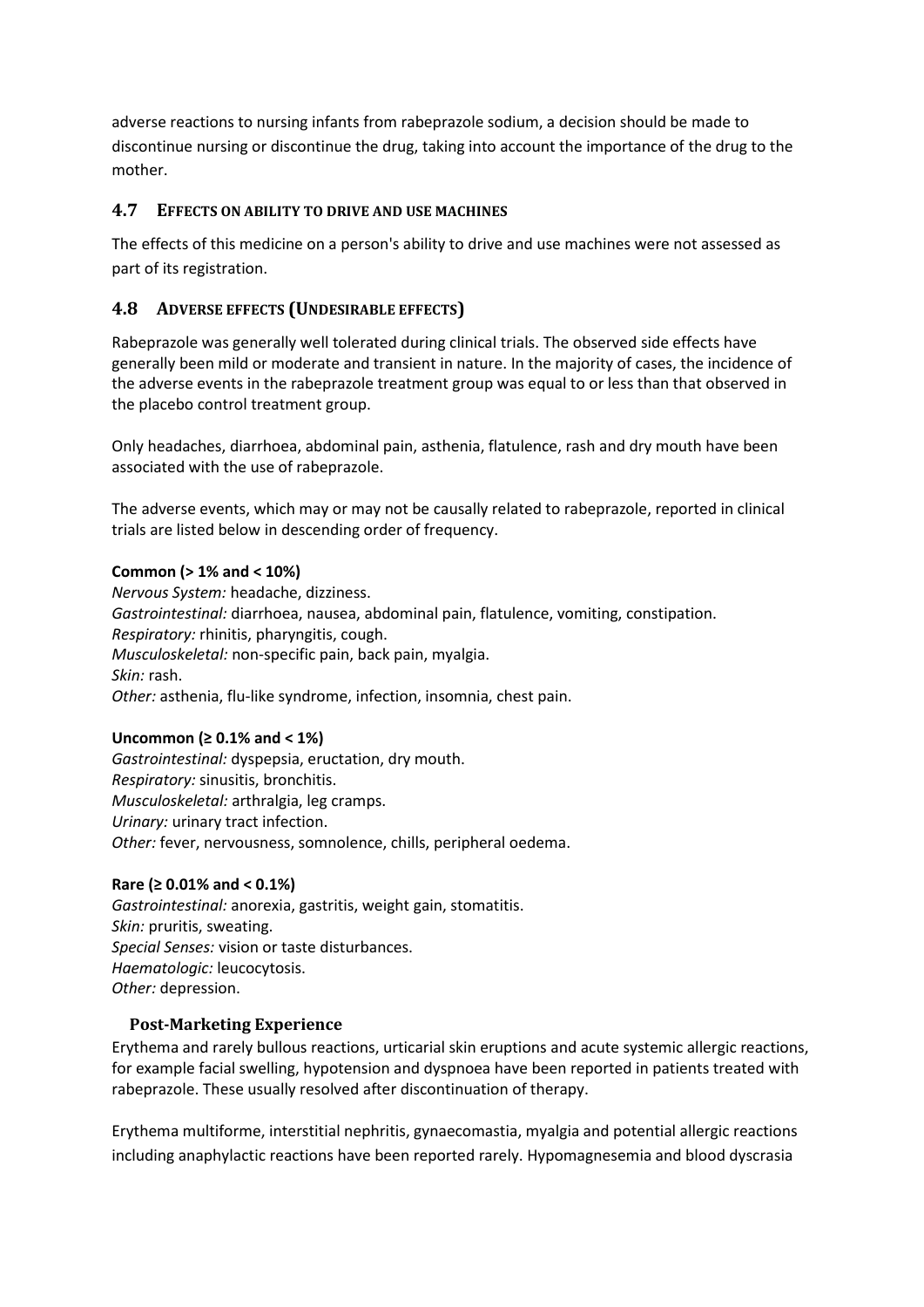including thrombocytopenia, neutropenia, leukopenia, pancytopenia, agranulocytosis and bicytopenia have been reported rarely.

There have also been reports of increased hepatic enzymes and serious hepatic dysfunction such as hepatitis and jaundice. Rare reports of hepatic encephalopathy have been received in patients with underlying cirrhosis.

There have been very rare reports of toxic epidermal necrolysis (TEN) and Stevens-Johnson syndrome and bullous rashes including subacute cutaneous lupus erythematosus.

There have been post-marketing reports of bone fractures and post-marketing reports of subacute cutaneous lupus erythematosus (SCLE) and fundic gland polyps (see **Section 4.4 Special Warnings and Precautions for Use**).

#### *Gastrointestinal disorders*

Frequency not known: Withdrawal of long-term PPI therapy can lead to aggravation of acid-related symptoms and may result in rebound acid hypersecretion.

#### **Reporting suspected adverse effects**

Reporting suspected adverse reactions after registration of the medicinal product is important. It allows continued monitoring of the benefit-risk balance of the medicinal product. Healthcare professionals are asked to report any suspected adverse reactions at [www.tga.gov.au/reporting](http://www.tga.gov.au/reporting-problems)[problems.](http://www.tga.gov.au/reporting-problems)

### **4.9 OVERDOSE**

#### **Symptoms**

Experience to date with deliberate or accidental overdose is limited. The maximum established exposure has not exceeded 60 mg twice daily, or 160 mg once daily. Effects are generally minimal, representative of the known adverse event profile, and reversible without further medical intervention.

#### **Treatment**

No specific antidote is known. Rabeprazole sodium is extensively protein bound and is therefore not readily dialysable. As in any case of overdose, treatment should be symptomatic and general supportive measures should be used.

For information on the management of overdose, contact the Poisons Information Centre on 13 11 26 (Australia).

# **5 PHARMACOLOGICAL PROPERTIES**

## **5.1 PHARMACODYNAMIC PROPERTIES**

#### **Mechanism of action**

Rabeprazole sodium suppresses gastric acid secretion by the specific inhibition of the H+/K+-ATPase enzyme (proton pump) at the secretory surface of the gastric parietal cell thereby blocking the final step of acid production. This effect is dose-related and leads to inhibition of both basal and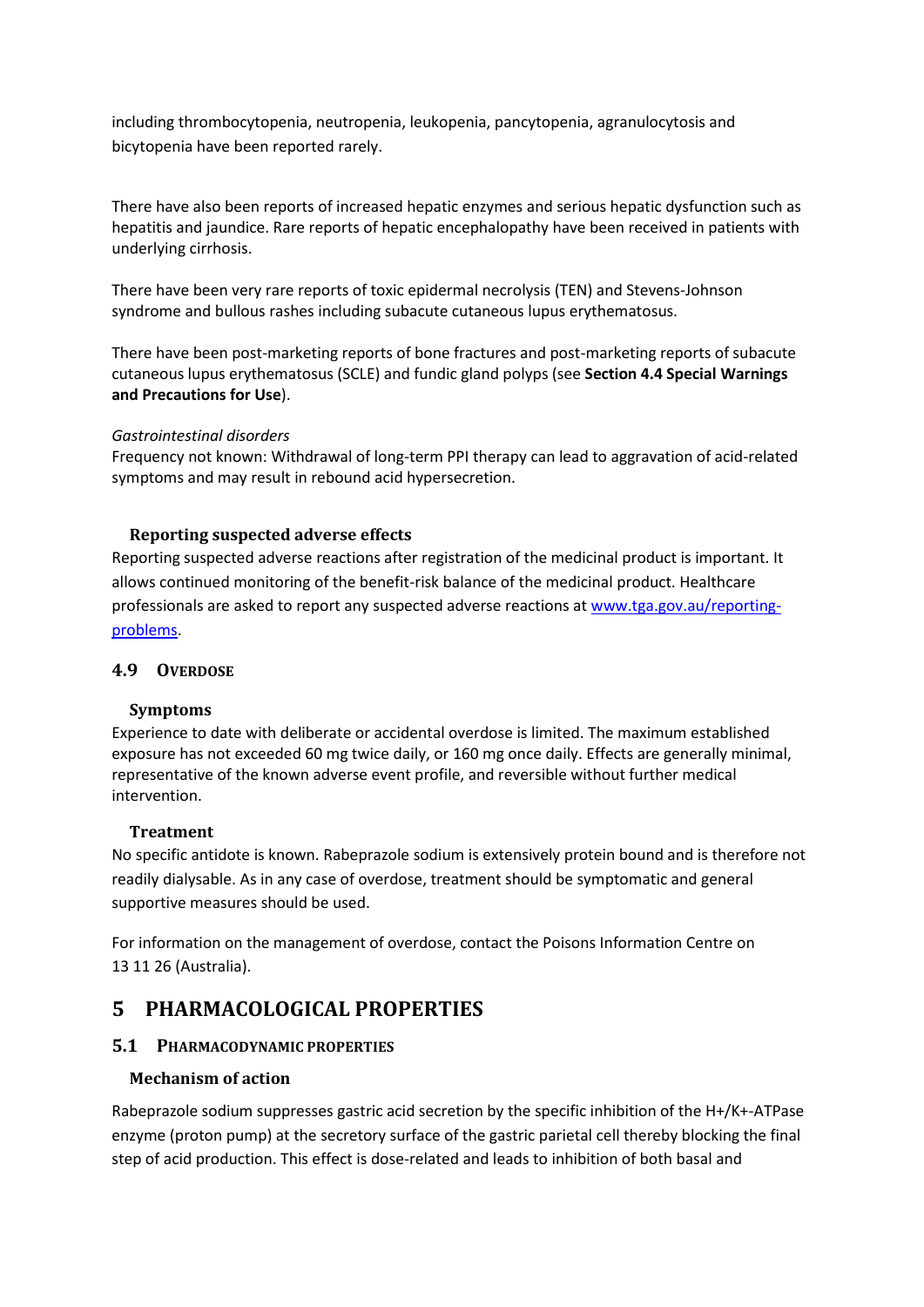stimulated acid secretion irrespective of the stimulus. Animal studies indicate that after administration, rabeprazole sodium rapidly disappears from both the plasma and gastric mucosa.

*Anti-Secretory Activity:* Oral administration of a 20 mg dose of rabeprazole sodium provides rapid and effective reduction of gastric acid secretion. The onset of the anti-secretory effect occurs within one hour with the maximum effect occurring within two to four hours. Inhibition of basal and foodstimulated acid secretion 23 hours after the first dose of rabeprazole sodium is 69% and 82% respectively, and the duration of inhibition lasts up to 48 hours. The duration of pharmacodynamic action is much longer than the pharmacokinetic half-life (approximately one hour) would predict. This effect is probably due to the prolonged binding of rabeprazole sodium to the parietal H+/K+- ATPase enzyme. The inhibitory effect of rabeprazole sodium on acid secretion increases slightly with repeated once daily dosing, achieving steady state inhibition after three days. When the drug is discontinued, secretory activity normalises over 2 to 3 days.

*Helicobacter pylori* is associated with duodenal and gastric ulcer disease in approximately 95% and 70% of patients respectively. *H. pylori* is implicated as a major contributing factor in the development of gastritis and ulcers in such patients. Recent evidence also suggests a causative link between *H. pylori* and gastric carcinoma. *H. pylori* eradication therapy is appropriate in most patients with duodenal and gastric ulcer where the latter is not caused by nonsteroidal antiinflammatory drug (NSAID) ingestion (see 4.2 DOSE AND METHOD OF ADMINISTRATION).

*Serum Gastrin Effects:* In clinical studies, patients were treated once daily with 10 or 20 mg rabeprazole sodium for up to 12 months duration. Serum gastrin levels increased during the first 2 to 8 weeks reflecting the inhibitory effects on acid secretion. Gastrin values returned to pre-treatment levels, usually within 1 to 2 weeks after discontinuation of therapy. In a maintenance study, which was subsequently extended up to 5 years duration, serum gastrin levels were only modestly raised in most patients.

*Enterochromaffin-Like (ECL) Cell Effects:* Increased serum gastrin secondary to antisecretory agents stimulates proliferation of gastric ECL cells which, over time, may result in ECL cell hyperplasia in rats and mice and gastric carcinoids in rats, especially females (see 5.3 Preclinical safety data – Genotoxicity and Carcinogenicity).

In over 400 patients treated with rabeprazole sodium (10 or 20 mg/day) for up to one year, the incidence of ECL cell hyperplasia increased with time and dose, which is consistent with the pharmacological action of the proton pump inhibitor. No patient developed the adenomatoid, dysplastic or neoplastic changes of ECL cells in the gastric mucosa. No patient developed the carcinoid tumours observed in rats.

## **Clinical trials**

At the time of registration, more than 3000 patients in the US, Europe and Japan had received rabeprazole sodium in both controlled and uncontrolled clinical studies.

The efficacy of rabeprazole was assessed in nine double-blind, controlled, randomised, parallel group primary efficacy trials in patients with duodenal ulcer, gastric ulcer and gastro-oesophageal reflux disease. Three trials were conducted in each indication, a placebo-controlled study and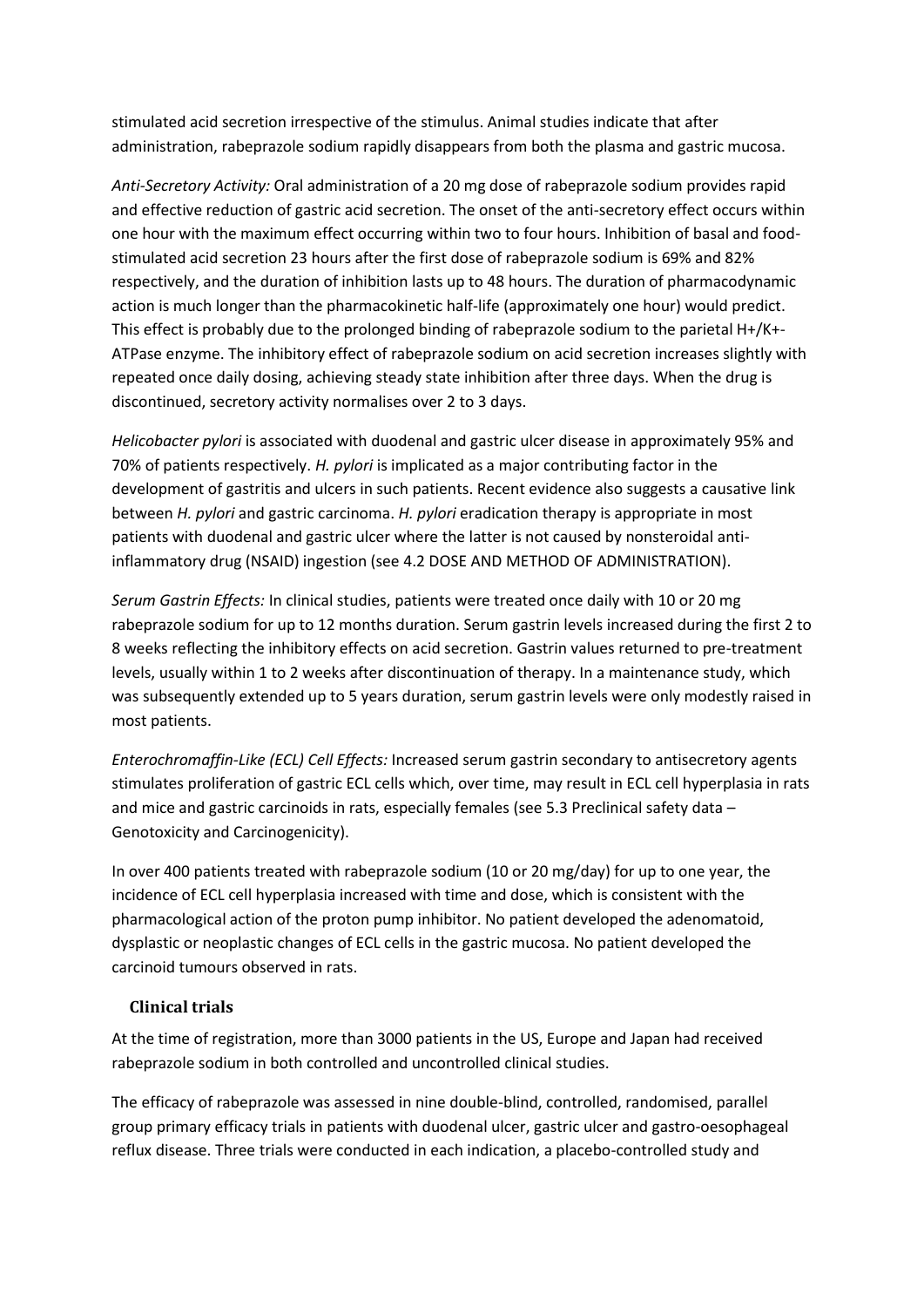comparative studies with either ranitidine or omeprazole. In all these studies the primary efficacy variable used was ulcer or ulcerative GORD healing rates as determined by endoscopic examination.

A further three clinical trials were conducted to establish efficacy of rabeprazole in the long-term prevention of relapse of gastro-oesophageal reflux disease. Two studies were placebo controlled, whilst the other was actively controlled with omeprazole. In all three studies the primary efficacy variable used was the continued absence of oesophageal erosions or ulcerations as determined by endoscopic examination.

*Treatment of Erosive or Ulcerative Gastro-Oesophageal Reflux Disease (GORD)***:** In the placebocontrolled study, 103 patients were treated for up to eight weeks either with placebo or rabeprazole 10, 20 or 40 mg once daily (od). Rabeprazole was significantly superior to placebo in producing endoscopic healing after four and eight weeks of treatment (p<0.001).

Rabeprazole 20 mg once daily was also significantly more effective than placebo in terms of symptom relief, providing complete resolution of heartburn frequency, daytime heartburn severity, and decreasing the amount of antacid taken per day after four and eight weeks of treatment.

Rabeprazole 20 mg once daily was statistically superior to ranitidine 150 mg four times per day with respect to the percentage of patients healed at endoscopy and in symptom relief. Rabeprazole was also significantly more effective than ranitidine in terms of providing complete resolution of heartburn frequency, and daytime and night-time heartburn severity; after four and eight weeks of treatment.

In an active-controlled study of 202 patients treated with rabeprazole 20 mg once daily or omeprazole 20 mg once daily for up to eight weeks, rabeprazole was as effective as omeprazole in producing endoscopic healing. The percentages of patients healed at endoscopy at four and eight weeks are given in Table 1.

|      | <b>Percentage of Patients Healed</b>   Rabeprazole 20 mg od ( $n=100$ )   Omeprazole 20 mg od ( $n=102$ ) |     |
|------|-----------------------------------------------------------------------------------------------------------|-----|
| Week |                                                                                                           |     |
|      | 81%                                                                                                       | 81% |
|      | 92%                                                                                                       | 94% |

## **Table 1. Erosive or Ulcerative GORD**

Rabeprazole 20 mg once daily was also as effective as omeprazole 20 mg once daily in reducing heartburn frequency, in improving daytime and night-time heartburn severity, and in reducing the amount of antacid taken per day.

*Prevention of Relapse of Gastro-Oesophageal Reflux Disease (GORD):* The prevention of relapse in patients with erosive or ulcerative GORD previously healed with gastric anti-secretory therapy was assessed in two U.S. multi-centre, double-blind, placebo-controlled studies of 52 weeks duration. The two studies of identical design randomised 209 and 285 patients respectively, to receive either 10 mg or 20 mg of rabeprazole, or placebo once daily. In both studies rabeprazole was significantly superior to placebo in prevention of relapse of GORD.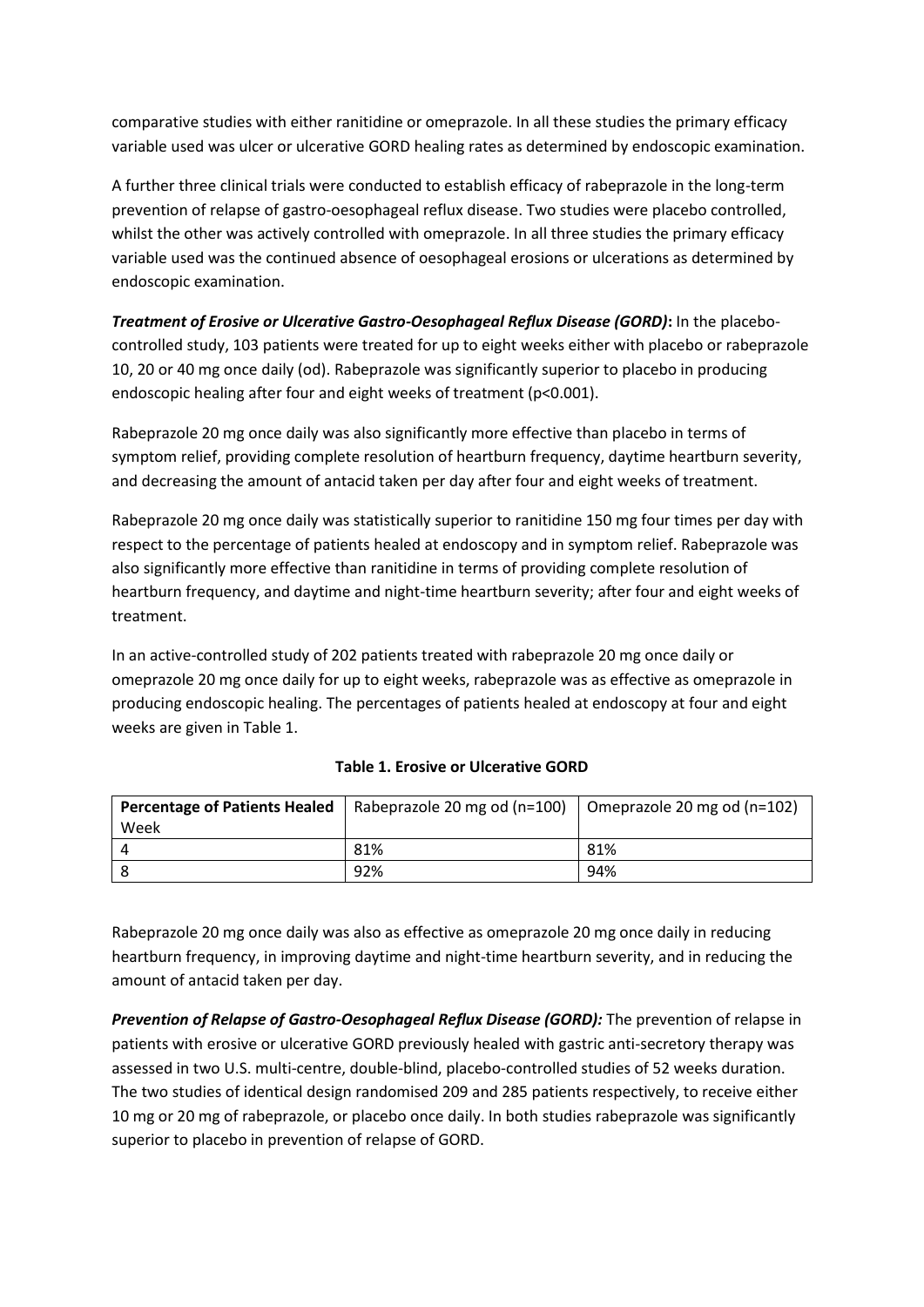In both multicentre trials, rabeprazole 10 mg once daily and 20 mg once daily were significantly more effective than placebo in preventing the recurrence of heartburn frequency (p<0.001) as well as improving day-time (p<0.001) and night-time (p<0.003) heartburn severity.

In the actively controlled European study, 243 patients were treated with a fixed dose of either omeprazole 20 mg once daily, or rabeprazole 10 mg or 20 mg once daily. Treatment with both 10 mg and 20 mg rabeprazole were as effective as omeprazole 20 mg in preventing GORD relapse (p=0.5216 and p=0.8004 respectively). See Table 2.

| Percentage of                |          | Rabeprazole 10 mg od   Rabeprazole 20 mg od   Omeprazole 20 mg od |          |
|------------------------------|----------|-------------------------------------------------------------------|----------|
| <b>Patients Relapse Free</b> | $(n=82)$ | $(n=78)$                                                          | $(n=83)$ |
| Week                         |          |                                                                   |          |
| -52                          | 95%      | 96%                                                               | 95%      |

### **Table 2. Erosive or Ulcerative GORD**

Rabeprazole 10 mg and 20 mg once daily were also as effective as omeprazole 20 mg once daily in reducing heartburn frequency, and improving daytime and night-time heartburn severity.

*Symptomatic Gastro-Oesophageal Reflux Disease (GORD):* On-demand treatment was assessed in a European multicentre, double-blind placebo-controlled randomised withdrawal study (n=418) in endoscopically negative patients.

Following an acute open-label phase, patients were randomised to receive rabeprazole 10 mg or placebo taken once daily, when required, over a six month period. Efficacy of rabeprazole 10 mg ondemand, in patients with complete heartburn relief at baseline was primarily evaluated by the unwillingness to continue the trial because of inadequate heartburn control. Overall, the proportion of patients discontinuing due to inadequate heartburn control was significantly higher for placebo (20%) compared to rabeprazole (6%) (p<0.00001).

Patients were instructed to take study drug until they had experienced a full 24 hours free of heartburn, most patients in the rabeprazole group had maximum episode duration of 4 days or less. In addition, antacid use was about 2-fold higher in the placebo group than in the rabeprazole group (p=0.0011). Treatment failure was associated with an increased antacid consumption.

*Treatment of Duodenal Ulcers***:** In a US study (n=100) rabeprazole 20 mg once daily was significantly superior to placebo in producing healing of endoscopically defined duodenal ulcers (p=0.001) after four weeks treatment

Patients treated for four weeks with rabeprazole 20 mg once daily reported significantly less ulcer pain frequency (p<0.001). After 7 days treatment with rabeprazole 20 mg once daily, patients reported significantly less daytime (p=0.013) and night-time (p=0.003) ulcer pain severity than patients treated with placebo. This difference continued for the whole study period. Additionally, rabeprazole 20 mg once daily was significantly more effective than placebo in reducing daily antacid use (p<0.001).

In the ranitidine-controlled trial, 375 patients with endoscopically defined duodenal ulcers were treated with rabeprazole 20 mg once daily or ranitidine 150 mg twice daily for up to four weeks.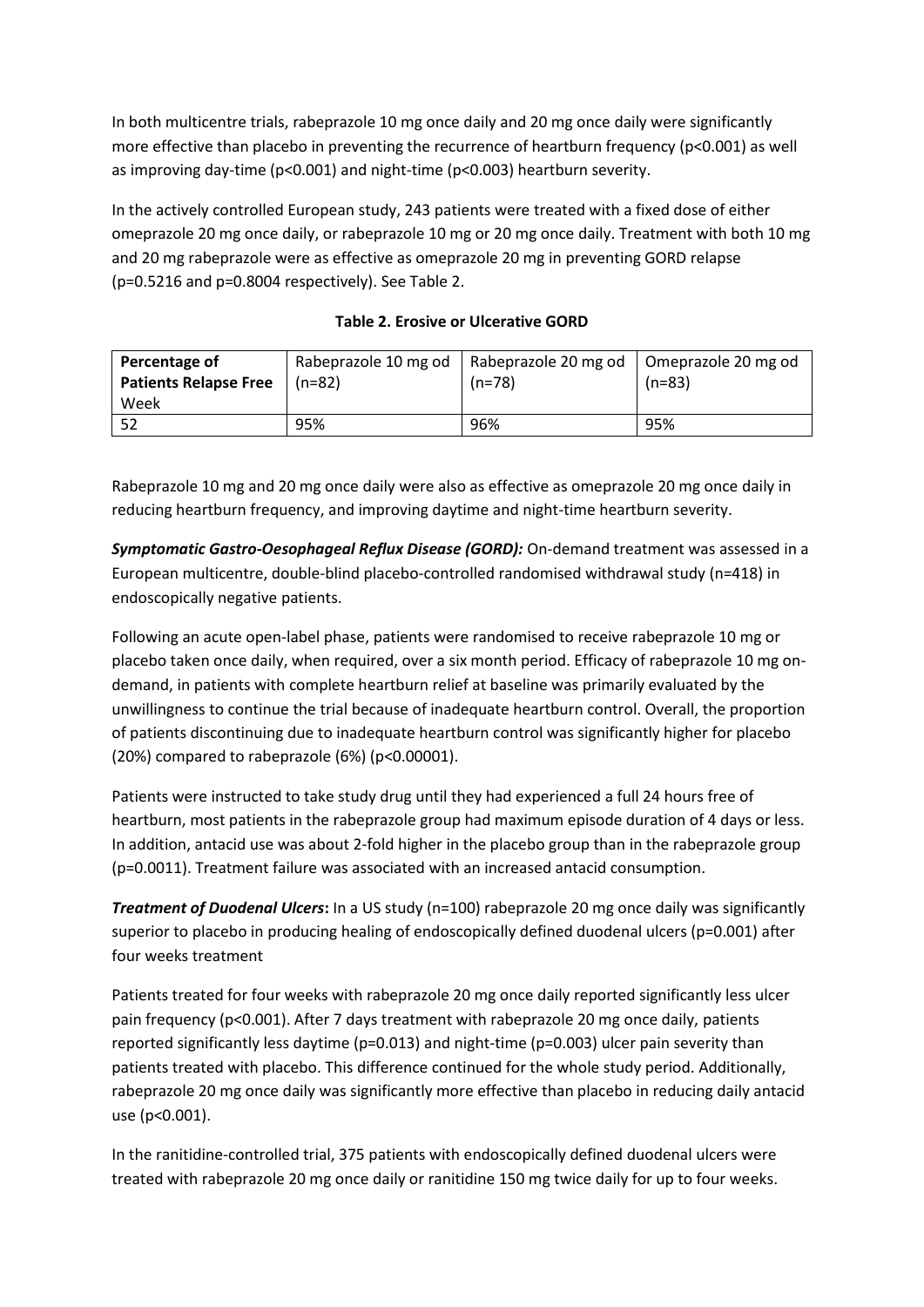Rabeprazole 20 mg once daily was significantly more effective than ranitidine 150 mg twice daily at producing complete healing of duodenal ulcers after 2 and 4 weeks (p=0.002 and p=0.017 respectively).

Rabeprazole 20 mg once daily was also significantly more effective than ranitidine 150 mg twice daily in producing complete resolution of ulcer pain frequency (week 2, p=0.006), in alleviating nighttime ulcer pain severity (week 2, p=0.044), and in reducing antacid consumption (p=0.037).

In patients with endoscopically defined duodenal ulcers treated for up to four weeks, rabeprazole 20 mg once daily was as effective as omeprazole 20 mg once daily in producing healing of duodenal ulcers. The percentages of patients with endoscopic healing at two and four weeks are shown in Table 3.

## **Table 3. Duodenal Ulcers**

| <b>Percentage of Patients Healed</b> | Rabeprazole 20 mg od (n=102) $\mid$ Omeprazole 20 mg od (n=103) |     |
|--------------------------------------|-----------------------------------------------------------------|-----|
| Week                                 |                                                                 |     |
|                                      | 69%                                                             | 61% |
|                                      | 98%                                                             | 93% |

Rabeprazole 20 mg once daily was significantly (p=0.038) more effective than omeprazole 20 mg once daily in reducing daytime ulcer pain severity at week 4. In this trial rabeprazole 20 mg once daily also proved to be as effective as omeprazole 20 mg once daily at reducing ulcer pain frequency and night-time ulcer pain.

*Treatment of Gastric Ulcers*: rabeprazole was found to be significantly (p=0.002) superior to placebo in producing endoscopically defined healing of gastric ulcers after 6 weeks in a placebo-controlled study assessing the effectiveness of rabeprazole 20 mg once daily versus placebo (p<0.001).

The rates of endoscopic healing of gastric ulcers in patients treated with rabeprazole 20 mg once daily (n=184) and ranitidine 150 mg two times per day (n=180) were found to be equivalent after three and six weeks of treatment.

In a European multicentre study comparing rabeprazole 20 mg (n=113) to omeprazole 20 mg (n=114), the rates of endoscopic healing of gastric ulcers were found to be equivalent with the two treatments at three and six weeks. See Table 4.

#### **Table 4 Gastric Ulcers**

| <b>Percentage of Patients Healed</b> | Rabeprazole 20 mg od $(n=143)$ | Omeprazole 20 mg od $(n=114)$ |
|--------------------------------------|--------------------------------|-------------------------------|
| Week                                 |                                |                               |
|                                      | 58%                            | 61%                           |
|                                      | 91%                            | 91%                           |

Rabeprazole was significantly superior to omeprazole in reducing ulcer pain frequency (week 6, p=0.006), in improving daytime ulcer pain severity (week 3, p=0.023), and in providing complete resolution of night-time ulcer pain severity (week 6, p=0.022).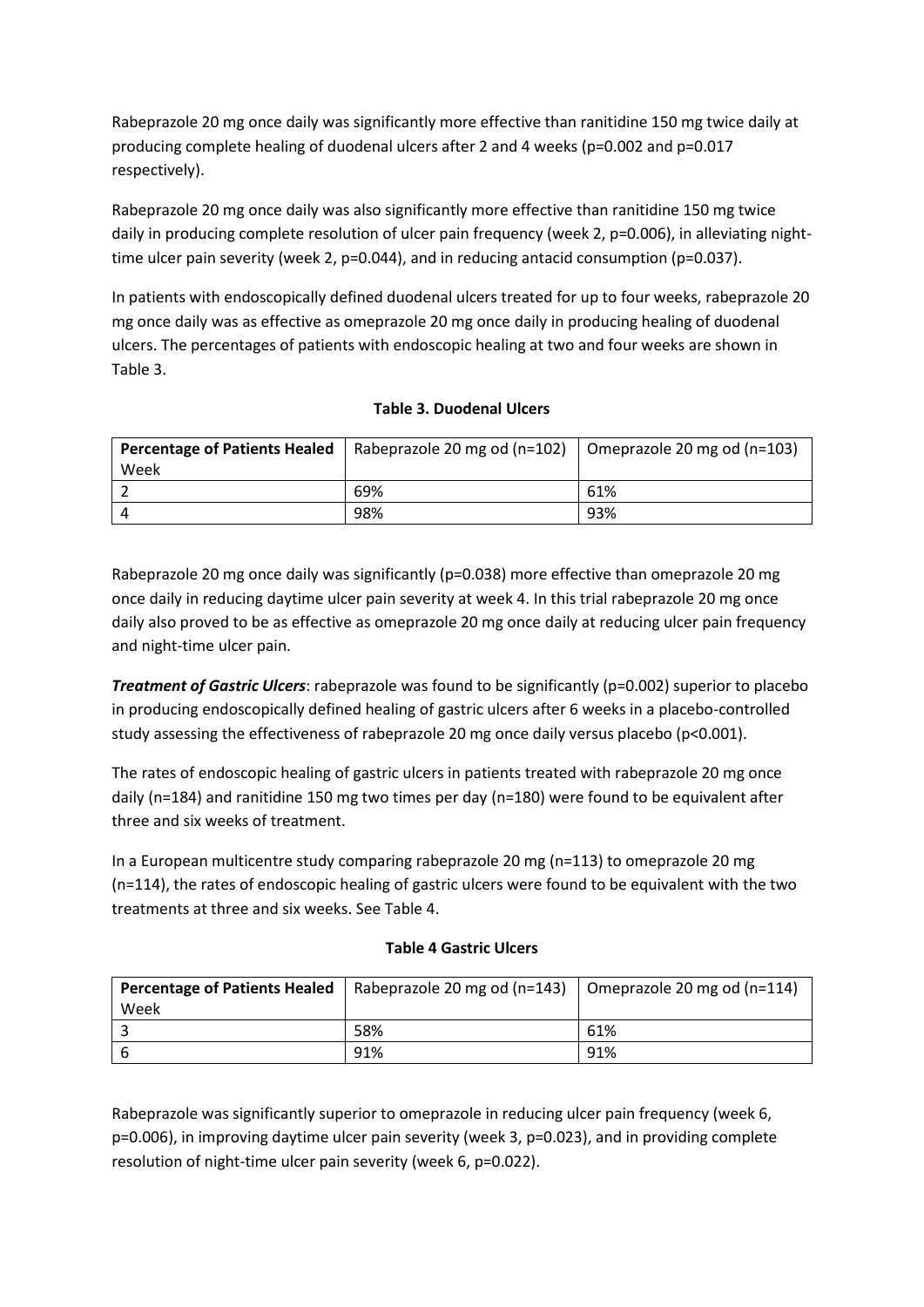*H. pylori eradication:* In a multicentre, randomised, controlled European study conducted to establish the efficacy of rabeprazole based triple therapy for *H pylori* eradication in patients with peptic ulcer disease, the combination: Rabeprazole 20mg twice daily with clarithromycin 500mg twice daily and amoxicillin 1g twice daily for a total of 7 days (n = 83), achieved an eradication rate of 94% and a healing rate for duodenal ulcers of 91%.

# **5.2 PHARMACOKINETIC PROPERTIES**

## **Absorption**

RABEPRAZOLE MYLAN tablets are enteric coated to allow rabeprazole sodium, which is acid labile, to pass through the stomach intact. Absorption is rapid, with peak plasma levels of rabeprazole sodium occurring approximately 3.5 hours after a 20 mg dose. Peak plasma concentrations ( $C_{\text{max}}$ ) of rabeprazole sodium and AUC are linear over the dose range of 10 mg to 40 mg.

Absolute bioavailability of an oral 20 mg dose (compared to intravenous administration) is about 52%, largely due to pre-systemic metabolism. Additionally, the bioavailability does not appear to increase with repeat administration. In healthy subjects, the plasma half-life is approximately one hour (range 0.7 to 1.5 hours) and the total body clearance is estimated to be 283±98 mL/min.

## **Distribution**

Rabeprazole sodium is approximately 97% bound to human plasma proteins. After intravenous administration the volume of distribution is 0.34 L/kg.

## **Metabolism**

Rabeprazole sodium is metabolised through the cytochrome P450 (CYP450) hepatic drug metabolism system (see 4.5 INTERACTIONS WITH OTHER MEDICINES AND OTHER FORMS OF MEDICINES). In humans, the thioether (M1) and carboxylic acid (M6) are the main plasma metabolites with the sulphone (M2), desmethyl thioether (M4) and mercapturic acid conjugate (M5) minor metabolites observed at lower levels. Only the desmethyl metabolite (M3) has a small amount of anti-secretory activity, but its presence in plasma is minimal.

# **Excretion**

Following a single 20 mg 14C-labelled oral dose of rabeprazole sodium, no unchanged drug was excreted in the urine. Approximately 90% of the dose was eliminated in urine mainly as the two metabolites: a mercapturic acid conjugate (M5) and a carboxylic acid (M6), plus two unknown metabolites also found in the species used in the toxicology studies. The remainder of the dose was recovered in faeces. Total recovery was 99.8%. This suggests low biliary excretion of the metabolites; with bio-transformation and urinary excretion of water soluble metabolites as the primary route of elimination.

## Special populations

*Renal Disease:* In patients with stable, end-stage, renal failure requiring maintenance haemodialysis (creatinine clearance≤5 mL/min/1.73 m2), the pharmacokinetics of rabeprazole sodium was very similar to that in healthy volunteers.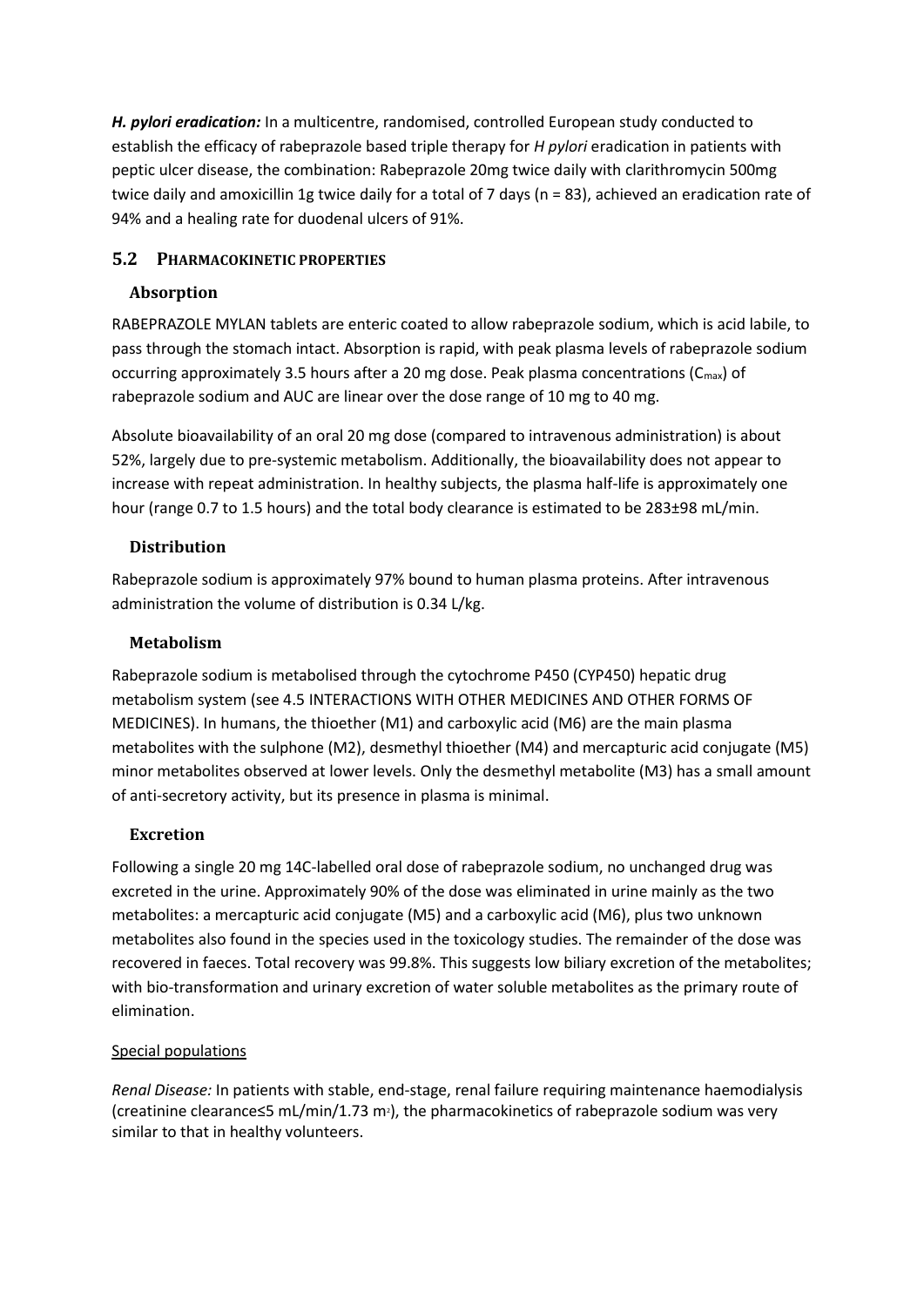*Hepatic Disease:* In a single dose study of 10 patients with chronic mild to moderate compensated cirrhosis of the liver who were administered a 20 mg dose of rabeprazole, AUC<sub>0-24</sub> was approximately doubled, the elimination half-life was 2- to 3-fold higher, and total body clearance was decreased to less than half compared to values in healthy men.

In a multiple dose study of 12 patients with mild to moderate hepatic impairment administered 20 mg rabeprazole once daily for eight days, AUC<sub>0</sub>∞ and C<sub>MAX</sub> values increased approximately 30% compared to values in healthy age- and gender-matched subjects. These increases were not statistically significant.

No information exists on rabeprazole disposition in patients with severe hepatic impairment. Please refer to the 4.2 DOSE AND METHOD OF ADMINISTRATION section for information on dosage adjustments in patients with hepatic impairment.

*Geriatrics:* Elimination of rabeprazole sodium was decreased in the elderly. Following 7 days of daily dosing with 20 mg of rabeprazole sodium, the AUC approximately doubled and the Cmax increased by 60% as compared to young healthy volunteers. However, there was no evidence of rabeprazole sodium accumulation.

## **5.3 PRECLINICAL SAFETY DATA**

*Note:* In the following section, the relative exposure levels in animals have been calculated using a human dose of 20mg/day, the maximum recommended rabeprazole dose for the treatment of GORD and active gastro-duodenal ulcers. For *H pylori* eradication, the recommended dose of rabeprazole is 40 mg/day (20mg b.i.d.) for one week; this should be taken into account when reviewing exposure figures.

## **Genotoxicity**

Rabeprazole was positive in assays for gene mutations (the AMES test, forward gene mutation tests in Chinese hamster ovary cells (CHO/HGPRT) and mouse lymphoma cells (L5178Y/TK+/-)). Its demethylated-metabolite was also positive in the AMES test. Rabeprazole was negative in assays for chromosomal damage (the *in vitro* Chinese hamster lung cell chromosome aberration test, the *in vivo* mouse micronucleus test), and *in vitro* and *ex vivo* rat hepatocyte unscheduled DNA synthesis (UDS) tests.

## **Carcinogenicity**

In an 88/104 week carcinogenicity study in CD-1 mice, rabeprazole at oral doses up to 100 mg/kg/day did not produce any increased tumour occurrence. The highest tested dose produced a systemic exposure to rabeprazole (AUC) of 1.40 µg.hr/mL which is 1.6 times the human exposure at the recommended dose for GORD (20 mg/day).

In a 104-week carcinogenicity study in SD rats, males were treated with oral doses of 5, 15, 30 and 60mg/kg/day and females with 5, 15, 30, 60 and 120 mg/kg/day. Rabeprazole produced gastric enterochromaffin-like (ECL) cell hyperplasia in male and female rats and ECL cell carcinoid tumours in female rats at all doses. The lowest dose (5 mg/kg/day) produced a systemic exposure to rabeprazole (AUC) of about 0.1µg.hr/mL which is about 0.1 times the human exposure at 20 mg/day. In male rats, no treatment-related tumours were observed at doses up to 60 mg/kg/day producing a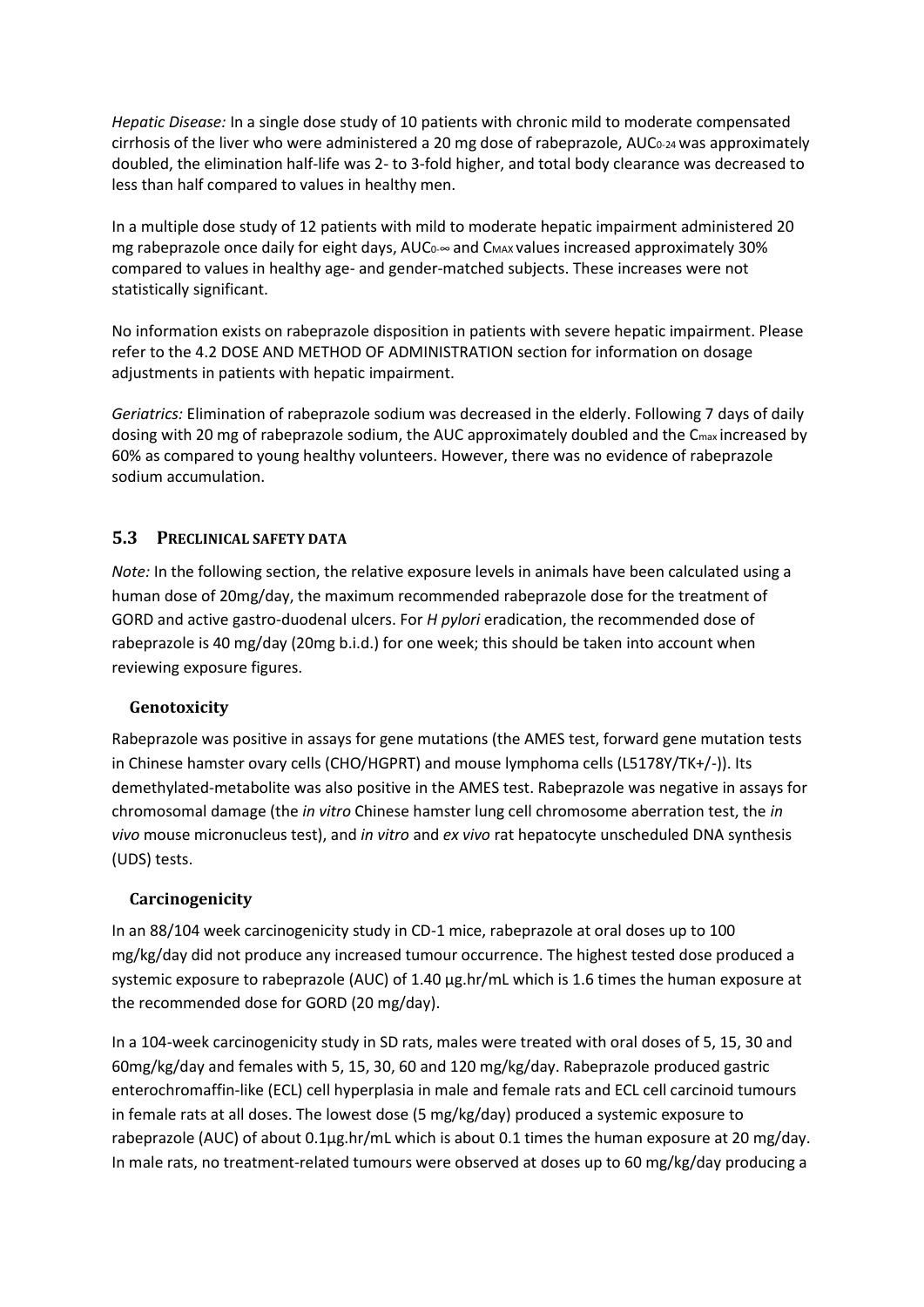rabeprazole plasma exposure (AUC) of about 0.2µg.hr/mL (0.2 times the human exposure at 20 mg/day).

# **6 PHARMACEUTICAL PARTICULARS**

# **6.1 LIST OF EXCIPIENTS**

- light magnesium oxide
- mannitol
- sodium starch glycollate type A
- povidone
- magnesium stearate
- ethylcellulose
- diethyl phthalate
- hypromellose phthalate
- titanium dioxide
- purified talc
- iron oxide red (10 mg tablets only)
- iron oxide yellow (20 mg tablets only)

## **6.2 INCOMPATIBILITIES**

Incompatibilities were either not assessed or not identified as part of the registration of this medicine.

## **6.3 SHELF LIFE**

In Australia, information on the shelf life can be found on the public summary of the Australian Register of Therapeutic Goods (ARTG). The expiry date can be found on the packaging.

## **6.4 SPECIAL PRECAUTIONS FOR STORAGE**

Store below 25°C.

## **6.5 NATURE AND CONTENTS OF CONTAINER**

10mg tablets: Alu/Alu blister packs of 28 tablets.

20mg tablets: Alu/Alu blister packs of 30 tablets.

## **6.6 SPECIAL PRECAUTIONS FOR DISPOSAL**

In Australia, any unused medicine or waste material should be disposed of by taking to your local pharmacy.

## **6.7 PHYSICOCHEMICAL PROPERTIES**

Rabeprazole sodium is a substituted benzimidazole and belongs to the class of proton pump inhibitors. Its solubility in water is pH dependent, being very soluble in water at pH 9 to 11, and only slightly soluble in water at pH 8. It is very soluble in methanol, freely soluble in dichloromethane and practically insoluble in hexane. Rabeprazole has one chiral centre and is a racemate of two enantiomers.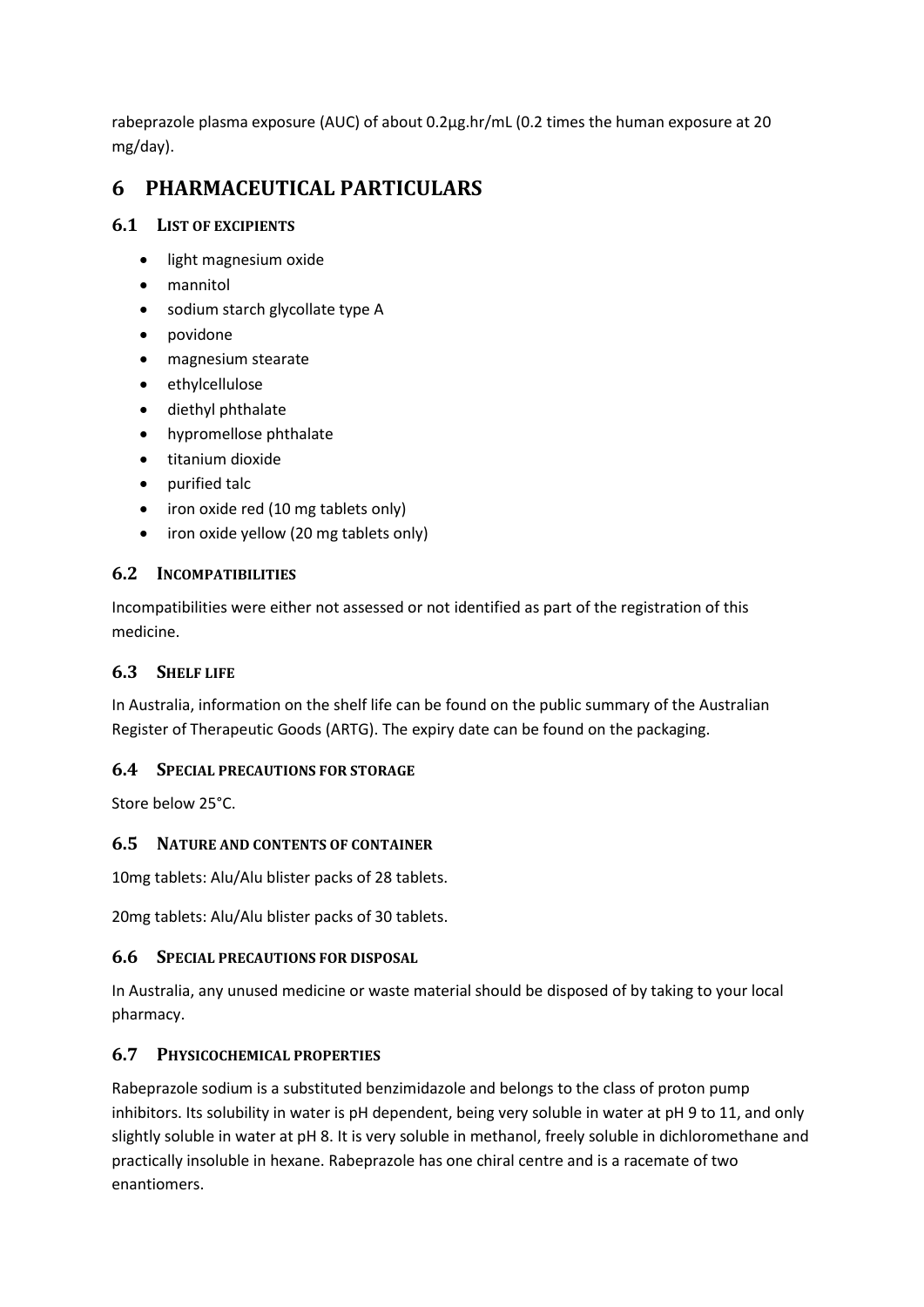## **Chemical structure**



Chemical Name: (±) 2-[{4-(3-methoxypropoxy)-3-methylpyridin-2-yl}-methylsulphinyl]-1Hbenzimidazole sodium. Molecular Formula: C<sub>18</sub>H<sub>20</sub>N<sub>3</sub>NaO<sub>3</sub>S Molecular Weight: 381.43

# **CAS number**

CAS-117976-89-3 (rabeprazole) CAS-117976-90-6 (rabeprazole sodium)

# **7 MEDICINE SCHEDULE (POISONS STANDARD)**

S4 – Prescription Only Medicine

# **8 SPONSOR**

Generic Partners Pty Ltd Level 1, 313 Burwood Rd Hawthorn VIC 3122 [www.generic.partners](http://www.generic.partners/)

Distributed in Australia by: **Alphapharm Pty Limited** Level 1, 30 The Bond 30-34 Hickson Road Millers Point NSW 2000 Phone: (02) 9298 3999 [www.mylan.com.au](http://www.mylan.com.au/)

# **9 DATE OF FIRST APPROVAL**

9 July 2012

# **10 DATE OF REVISION**

12 August 2020